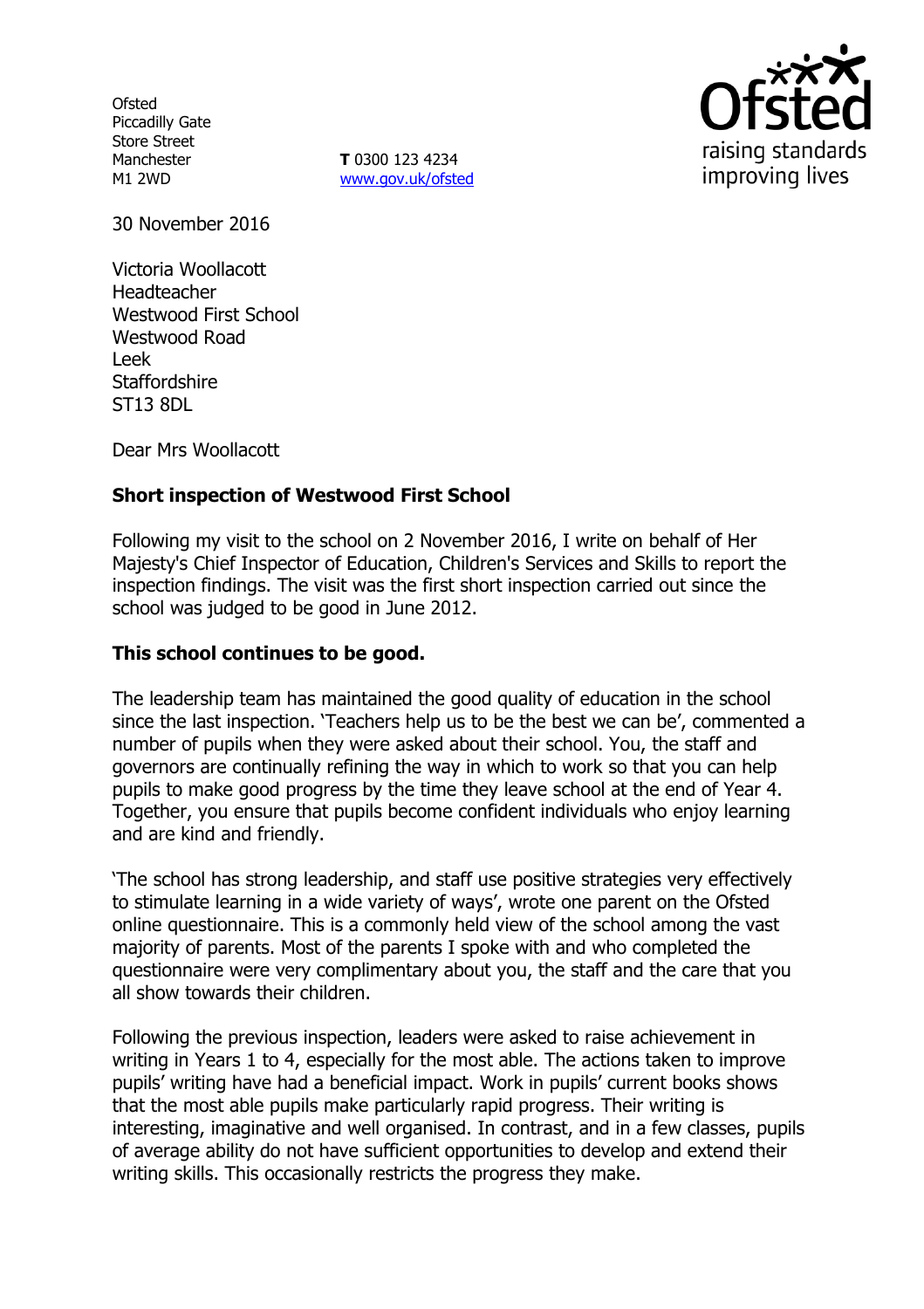

You were also asked at the last inspection to ensure that teachers' marking helped pupils to understand how to improve their work. Following a consultation with staff, you revised the school's marking policy. Discussions with pupils confirm that pupils find the comments from teachers helpful. Work in pupils' books shows that pupils know what they need to do to correct any errors in their work.

Governors were asked to make a greater contribution towards checking the work of the school. They responded with enthusiasm to this and promptly organised a range of relevant training. Members of the governing body know the school well. They keep a close check on the achievement of different groups of pupils. Governors ask school leaders pertinent questions about the difference leaders' actions are making to the quality of teaching and pupils' learning.

In 2016, standards at the end of key stage 1 were broadly average in reading and mathematics and a little higher than this in writing. Your own information about pupils' achievement and work in pupils' books confirms that standards continue to rise from this point and many pupils exceed the standards expected for their age by the end of Year 4. Nonetheless, senior leaders and governors have accurately identified that, throughout the school, some disadvantaged pupils do not achieve as well as other pupils nationally.

# **Safeguarding is effective.**

'The children always come first', commented a lunchtime supervisor. Pupils certainly confirm this to be the case. They told me that adults in school always take the time to listen and that they feel safe because teachers, teaching assistants and lunchtime supervisors take good care of them. Pupils of all ages have a thorough understanding of how to keep themselves safe in a range of situations. They spoke eloquently, for instance, about the importance of keeping away from fireworks at this time of the year and about withholding personal information when using the internet. All the parents I spoke with and all of the parents who completed the Ofsted questionnaire confirmed that their children feel safe at school.

You and the governors make sure that all safeguarding arrangements are fit for purpose and school records relating to keeping pupils safe are appropriately detailed. Senior leaders and staff make sure that swift action is taken in relation to any concerns about individual pupils. You work well with different agencies to make sure that pupils and their families receive the support that they need.

### **Inspection findings**

- You are an effective leader who has high aspirations for pupils. Staff and governors work in partnership with you so that all pupils achieve well, academically and socially.
- You, senior leaders and governors have a crystal-clear understanding of the school's strengths and the relative weaknesses in teaching and pupils' learning. The school improvement plan accurately identifies where improvements are required and the actions that will be taken to continue raising standards and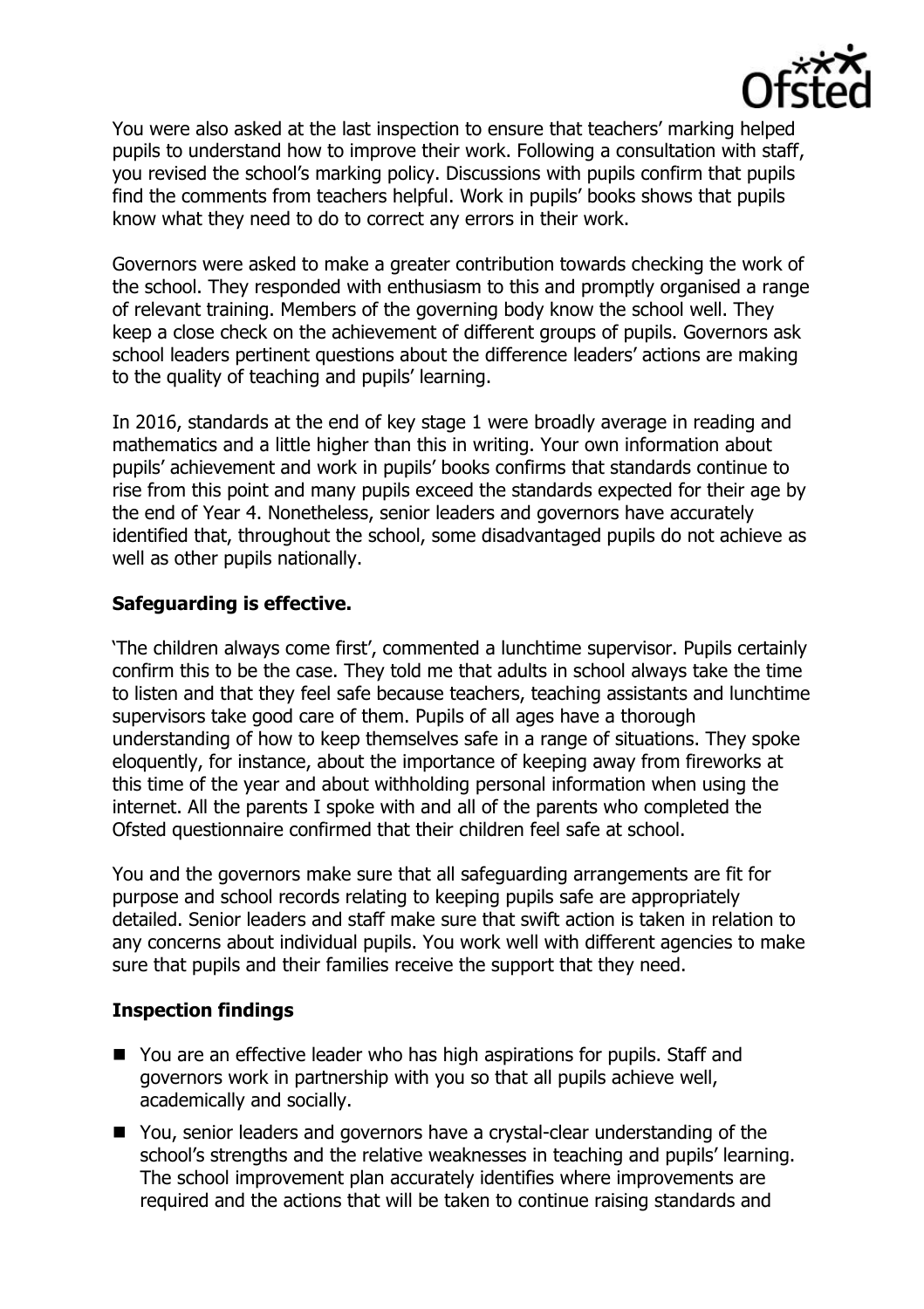

improving teaching.

- Work in pupils' books shows that any differences in the attainment of boys and girls are reducing quickly. Teachers across the school make sure that the work they set motivates all pupils. During my visits to lessons, I observed boys and girls equally engaged and enjoying their activities. In one class, pupils were completely captivated as they used an image of a library with 'flying' books to help them write. 'As quickly as a motorbike, I entered the library. It was chaotic inside!' exclaimed one pupil to his classmates.
- Last academic year, senior leaders undertook a detailed analysis of the achievement of disadvantaged pupils in the early years and in Years 1 to 4. You found that disadvantaged pupils were not attaining as well as other pupils nationally. In response to this finding, you and the governors reviewed the use of pupil premium expenditure and made appropriate changes to the additional support available for these pupils. You also asked staff to pay closer attention to these pupils during lessons. You recognise that, although these combined actions are helping to diminish differences, there are some disadvantaged pupils who are capable of reaching higher standards than they are at present.
- Most teachers plan mathematical activities that effectively help pupils to develop their reasoning and problem-solving skills. The most able pupils are often asked to solve complex problems that successfully build on what they already know and extend their mathematical learning. However, there are instances when some teachers miss the chance to set pupils of different abilities suitably challenging mathematical activities. Similarly, there are occasions when a few staff do not give pupils, especially those of average ability, the chance to extend and develop their ideas when writing. Senior leaders are planning to provide staff with training in relation to both of these aspects.
- Pupils told me that they have a good selection of reading books in school and that they enjoy reading because the books are exciting. The most able pupils read with confidence and expression. They use information in the text to describe astutely how characters are feeling. The least able readers use their knowledge of phonics well to read unfamiliar words. They will often return to a word and repeat it carefully when they know they have not pronounced it correctly.
- You have recently revised the way in which you and other senior leaders check the quality of teaching and pupils' learning. There is a strong focus on the achievement of different groups when visiting lessons, reviewing pupils' work and when talking to pupils. Together with the relevant teachers, senior leaders agree the actions that need to be taken to raise pupils' achievement further. They also make clear when they will check that the agreed actions have been implemented. However, sometimes this advice is too vague and does not give teachers a clear understanding of what they need to do to raise pupils' attainment further.
- Staff and governors make sure that pupils' views are valued and that they have the chance to influence changes in the school. Pupils of all ages enjoy taking on additional roles and responsibilities. The 'pupil sports crew', for example, works with staff to plan and organise a range of sporting events. Similarly, the 'pupil